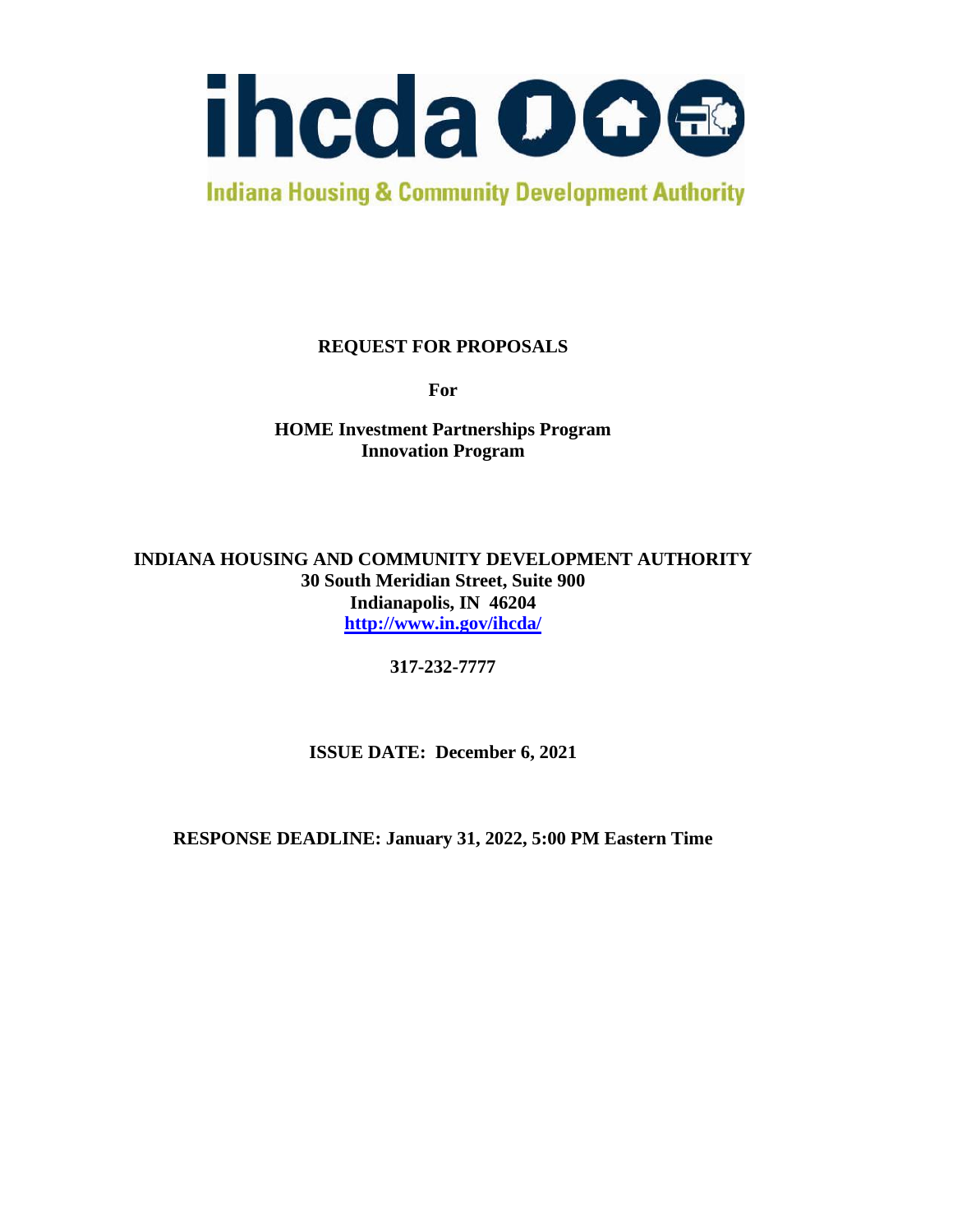### **TABLE OF CONTENTS**

# **PART 1 SCOPE OF THIS REQUEST**

- **1. PURPOSE OF THIS REQUEST FOR PROPOSALS ("RFP")**
- **2. ABOUT THE INDIANA HOUSING AND COMMUNITY DEVELOPMENT AUTHORITY**
- **3. SCOPE OF SERVICES**
- **4. RFP TIMELINE**

# **PART 2 RFP PROCESS**

- **1. SELECTION PROCESS**
- **2. MINIMUM REQUIREMENTS/RESPONSIVE RESPONDENT**
- **3. RESPONSIBLE RESPONDENT REQUIREMENTS**
- **4. EVALULATION CRITERIA**
- **5. SCORING CRITERIA**
- **6. RFP SUBMISSION ITEMS**
- **7. FORMAT FOR SUBMISSION, MAILING INSTRUCTIONS, AND DUE DATE**

### **PART 3 TERMS AND CONDITIONS 1. STATE POLICIES**

- **2. FEDERAL REQUIREMENTS**
- **3. RFP TERMS AND CONDITIONS**
- **4. PROPOSAL COVER SHEET**
- **5. CERTIFICATION OF RESPONDENT**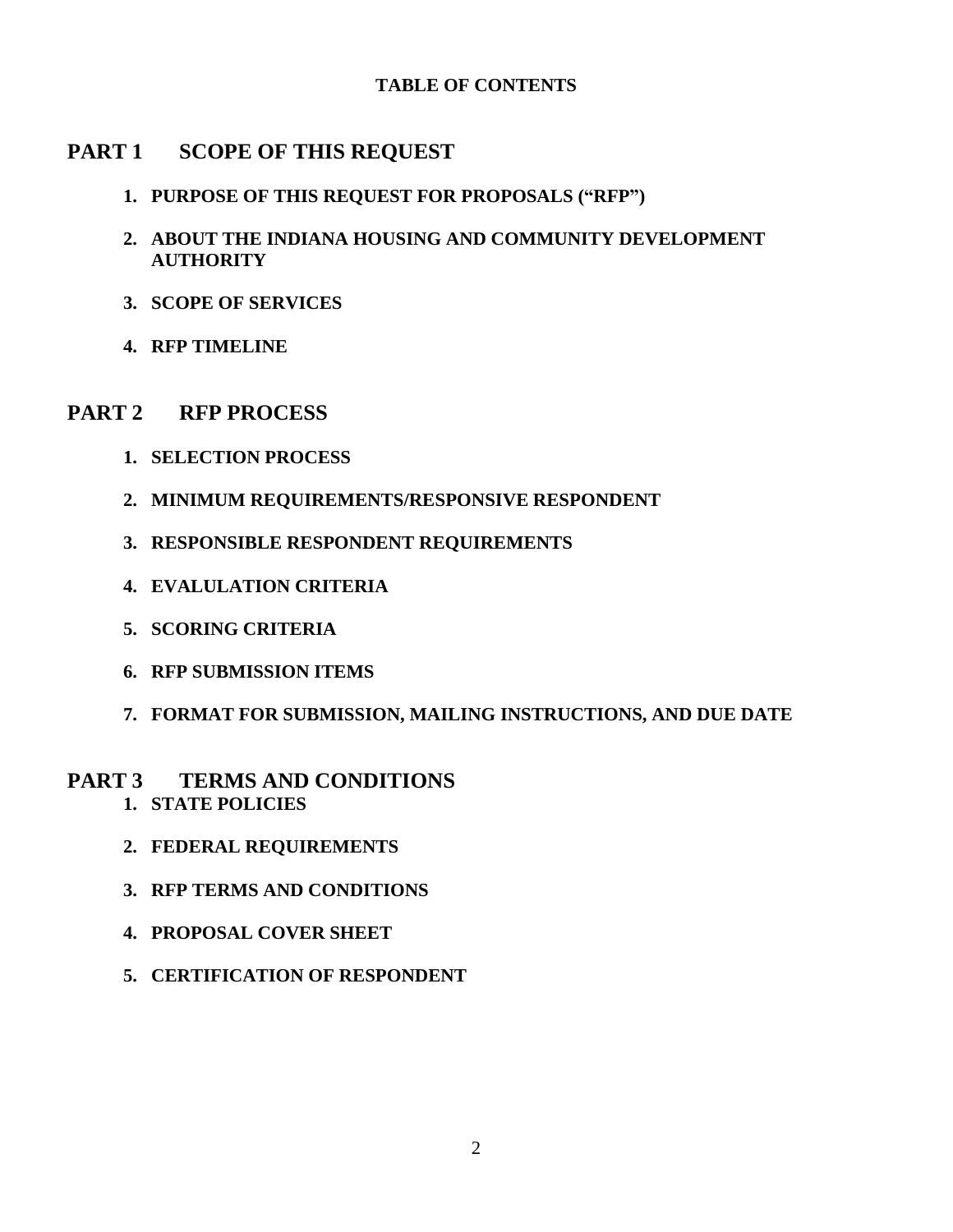# **PART 1 SCOPE OF THIS REQUEST**

### **1. PURPOSE OF THIS REQUEST FOR PROPOSALS ("RFP")**

The Indiana Housing and Community Development Authority ("IHCDA"), in partnership with the Family and Social Services Administration Division of Mental Health and Addiction ("DMHA"), is seeking to select up to three (3) Community Housing Development Organizations ("CHDOs"), as defined in 24 CFR 92, to propose an innovative affordable housing project to create permanent supportive housing units for persons with a co-occurring substance use disorder and mental illness.

### **2. ABOUT THE INDIANA HOUSING AND COMMUNITY DEVELOPMENT AUTHORITY**

#### **MISSION STATEMENT**

The Indiana Housing and Community Development Authority ("IHCDA") provides housing opportunities, promotes self-sufficiency, and strengthens communities. To accomplish this IHCDA will:

- Promote place-based initiatives that will allow Hoosiers opportunities to improve their quality of life;
- Create and preserve housing for Indiana's most vulnerable population;
- Enhance self-sufficiency initiatives in existing programs; and
- Promote a value-driven culture of continuous improvement.

#### **VISION**

IHCDA envisions an Indiana with a sustainable quality of life for all Hoosiers in the community of their choice. We believe that growing Indiana's economy starts at home and that all Hoosiers should have the opportunity to live in safe, affordable, good-quality housing in economically stable communities. That's the heart of IHCDA's mission. Our charge is to help communities build upon their assets to create places with ready access to opportunities, goods, and services. We also promote, finance, and support a broad range of housing solutions, from temporary shelters to homeownership.

IHCDA's work is done in partnership with developers, lenders, investors, and nonprofit organizations that use our financing to serve low and moderate-income Hoosiers. We leverage public and private funds to invest in financially sound, well-designed projects that will benefit communities for many years to come. And our investments bear outstanding returns. The activities that we finance help families become more stable, put down roots, and climb the economic ladder. In turn, communities grow and prosper, broadening their tax base, creating new jobs, and maximizing local resources. IHCDA's work is truly a vehicle for economic growth, and it all starts at home.

#### **OVERVIEW (for more information visit http://www.in.gov/ihcda/)**

IHCDA was created in 1978 by the Indiana General Assembly and is a quasi-public financially selfsufficient statewide government agency. IHCDA's programs are successful in large part because of the growing network of partnerships IHCDA has established with local, state, and federal governments, for-profit businesses and not-for-profit organizations. For-profit partners include investment banks, mortgage lenders, commercial banks, corporate investment managers and syndicators, apartment developers, investors, homebuilders, and realtors. Not-for-profit partners include community development corporations, community action agencies, and not-for-profit developers.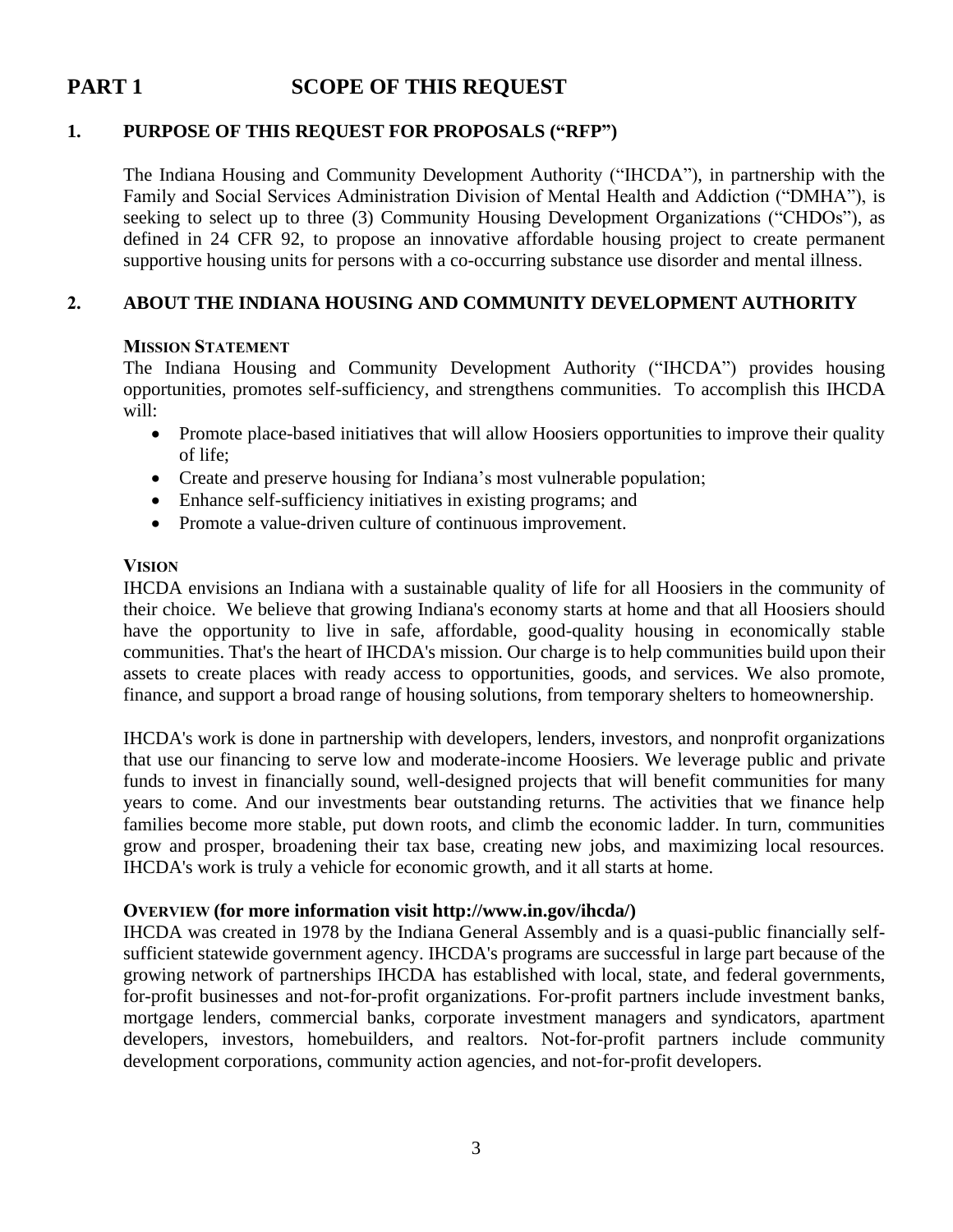## **3. SCOPE OF SERVICES**

The selected Respondents will be required to attend an intensive HOME Project Development Training focusing on rental housing development. The training will help teams learn how to navigate the federal requirements of the HOME Investment Partnerships Program ("HOME") and learn how to design and implement permanent housing with supportive services for the targeted population. IHCDA and its program partners will provide supplemental training on planning, rental assistance resources, and supportive services.

The selected Respondents are required to attend all trainings to refine their proposed project and work collaboratively with their teams. The three teams will then participate in ongoing meetings, which may include, but will not be limited to, monthly check in calls and quarterly in-person meetings. Quarterly in-person meetings will bring together the cohort of selected Respondents and will be designed to provide opportunities to share challenges, best practices, and other ideas.

Upon successful completion of this training, the selected Respondents will each be eligible to apply for non-competitive capital funding to develop the rental units. Each team may request up to \$1,500,000 through IHCDA's HOME Program in the form of a grant and up to \$500,000 through IHCDA's Development Fund Program in the form of a loan to develop the rental units. Respondents may also request up to \$30,000 in CHDO Predevelopment Funding in accordance with 24 CFR 301 (a) and \$50,000 in CHDO Operating Support in accordance with 24 CFR 300 (f).

The selected Respondents will be required to submit a HOME application, pro-forma, and other applicable attachments to IHCDA. The funding request must meet all regulations as defined under 24 CFR 92 and in IHCDA's HOME policy, including but not limited to, threshold review, underwriting requirements, and cost allocation analysis. Requests for funding are subject to approval by IHCDA's Board of Directors.

All rental units developed through this Program must meet all HOME Program compliance requirements under 24 CFR 92 and IHCDA's Federal Programs Ongoing Rental Compliance Manual for the duration of the project's affordability period. In addition, throughout the affordability period, all units must be leased to HOME-qualified households in which at least one member has a cooccurring substance use disorder and mental illness.

The following supportive housing requirements will apply to all projects developed through this Initiative:

- Housing is permanent, not transitional or with time limits.
- Tenants hold leases and acceptance of services is not a condition of occupancy.
- Housing is based on the Housing First model, including eviction prevention and harm reduction strategies.
- Comprehensive case management and supportive services are accessible to tenants where they live and are offered in a manner designed to maximize housing stability, choice, and selfsufficiency.
- Must design tenant screening procedures and tenant selection plans that ensure tenants are not screened out for having too little or no income, active substance use or a history of substance use, or a history of victimization (e.g., domestic violence, dating violence, sexual assault or abuse, stalking, or human trafficking).

Respondents will be limited to proposals for developments to be located within an Indiana city or town that is outside of a HUD-designated HOME participating jurisdiction or within the cities of Anderson,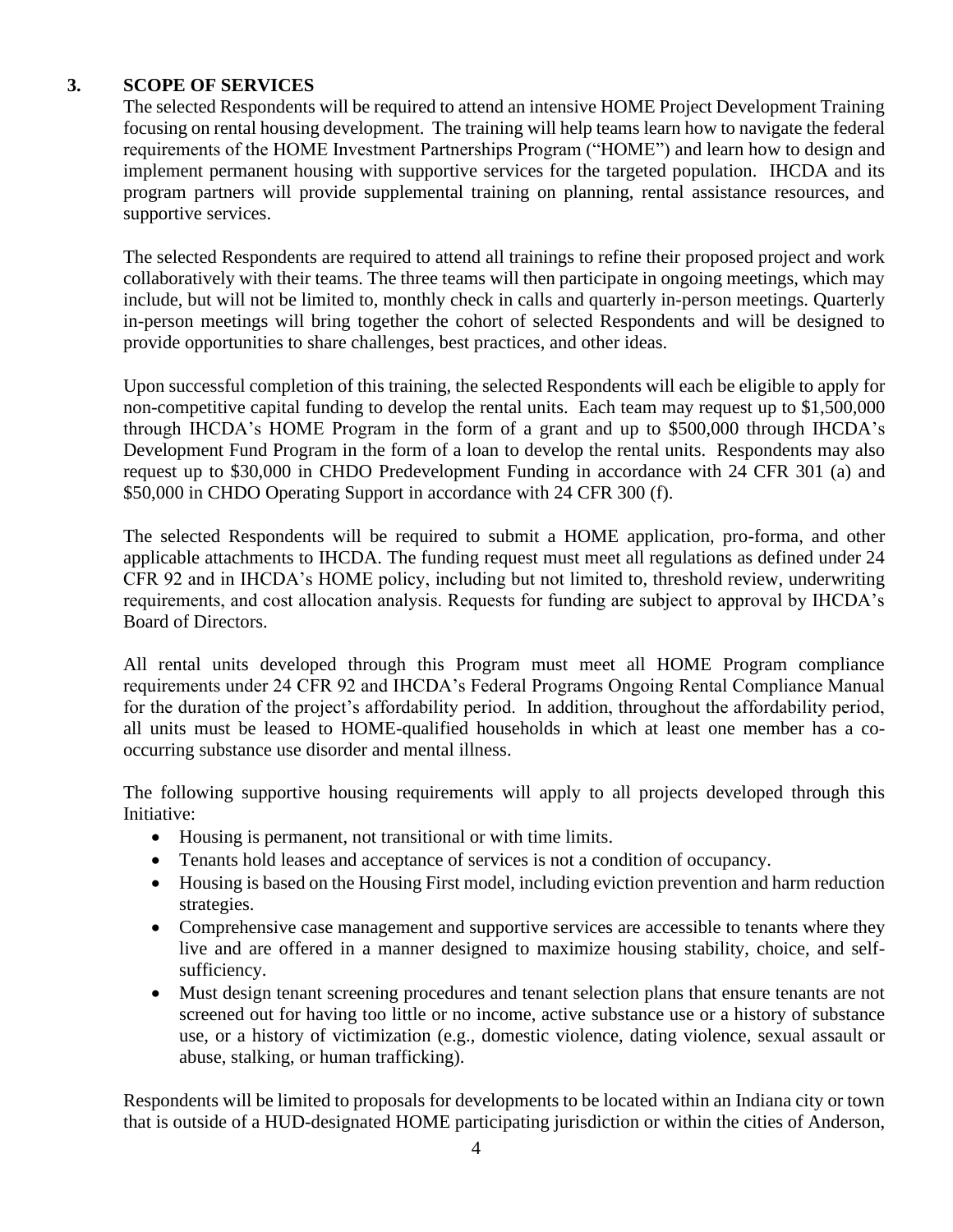East Chicago, Hammond, Muncie, or Terre Haute. Excluded participating jurisdictions include the following: Bloomington, Evansville, Fort Wayne, Gary, Indianapolis\*, Lafayette Consortium\*\*, and South Bend Consortium\*\*\*.

\*Excluding the Marion County Cities of Beech Grove, Lawrence, Speedway, and Southport. The Town of Cumberland is excluded when the housing activity is outside of Marion County.

\*\*Lafayette Consortium is made up of the Cities of Lafayette and West Lafayette and the unincorporated areas of Tippecanoe County. Other incorporated areas are eligible to receive assistance.

\*\*\*South Bend Consortium is made up of the Cities of South Bend and Mishawaka and the unincorporated areas of St. Joseph County. Other incorporated areas are eligible to receive assistance.

IHCDA will select at least one applicant proposing a development in a rural area. For purposes of this program, "rural" will be defined as:

- Located within the corporate limits of a municipality with a population of 14,999;
- In an incorporated area of a county which does not contain a town or city larger than 14,999; or
- In an unincorporated area of a county that does contain a municipality with a population of 14,999 if:
	- o The development is outside the one-mile jurisdiction of the municipality; and,
	- o The development does not have access to public water or public sewer from the municipality.

#### 4. **RFP TIMELINE**

| December 6, $2021$   | RFP released to the general public                             |
|----------------------|----------------------------------------------------------------|
| January 10, 2022     | Informational Webinar                                          |
| January 31, 2022     | Responses due to IHCDA by 5:00 p.m. Eastern Time               |
| February 2022        | Approval of selected teams at IHCDA Board of Directors Meeting |
| Summer and Fall 2022 | Training series-dates TBD                                      |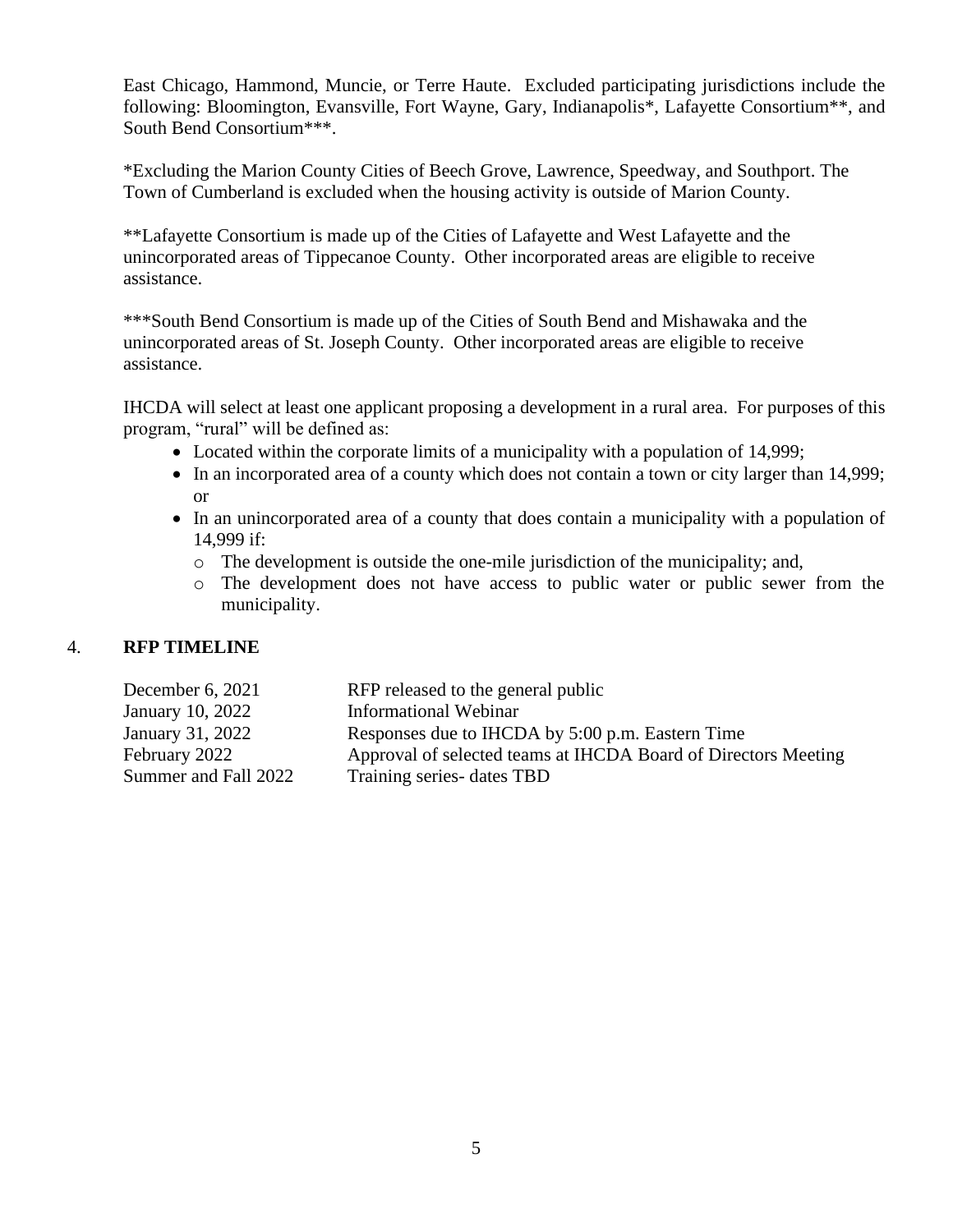# **PART 2 RFP PROCESS**

#### **1. SELECTION PROCESS**

Evaluation of all proposals will be completed by a selection committee consisting of staff from IHCDA. Respondent must be responsive and responsible as described in Part 2 Sections 2 and 3 below. Selection is at the sole discretion of the selection committee. Award recommendations will be taken to the February 2022 IHCDA Board of Directors meeting for final approval. IHCDA board meetings are open to the public.

#### **2. MINIMUM REQUIREMENTS/RESPONSIVE RESPONDENT**

#### **Complete Compliant Proposal**

Respondent must submit a complete proposal which addresses all applicable questions enumerated in Part 2 Section 4 and includes the submission and receipt by IHCDA of all items enumerated in Part 2 Section 6 of this RFP.

#### **Not-for-Profit Status**

Respondent must be a nonprofit corporation recognized as tax exempt under Section 501(c)(3) or 501(c)(4) of the U.S. Internal Revenue Code of 1986, as amended and provide proof of such status. In addition, Respondent must be eligible to be certified as an IHCDA designated CHDO, per CHDO requirements in 24 CFR 92.

In addition, team must include a **Community Mental Health Center** ("CMHC") as the primary supportive service provider.

#### **Financial Capacity**

All team members must demonstrate financial capacity to administer the program through the complete submission of 2020 and 2021 financial statements.

#### **Past Award Performance (if applicable)**

Past award performance, including history of complying with federal, state and local guidelines, meeting benchmarks, and quality of work performed and services provided will be considered. Any entity currently suspended or debarred by or in default with IHCDA will be disqualified. Applicants are not required to submit documentation to attest to past award performance. IHCDA will review documentation from previous awards to evaluate Respondent's past award performance, if applicable.

#### **Commitment**

By submitting a proposal, Respondent agrees to participate in all mandatory program trainings and meetings.

### **3. RESPONSIBLE RESPONDENT REQUIREMENTS**

IHCDA shall not award any funds until the selected Respondent has been determined to be responsible. A Responsible respondent must:

- **1.** Have adequate financial resources to perform the project, or the ability to obtain them;
- **2.** Be able to comply with the required or proposed delivery or performance schedule, taking into consideration all the Respondent's existing commercial and governmental business commitments;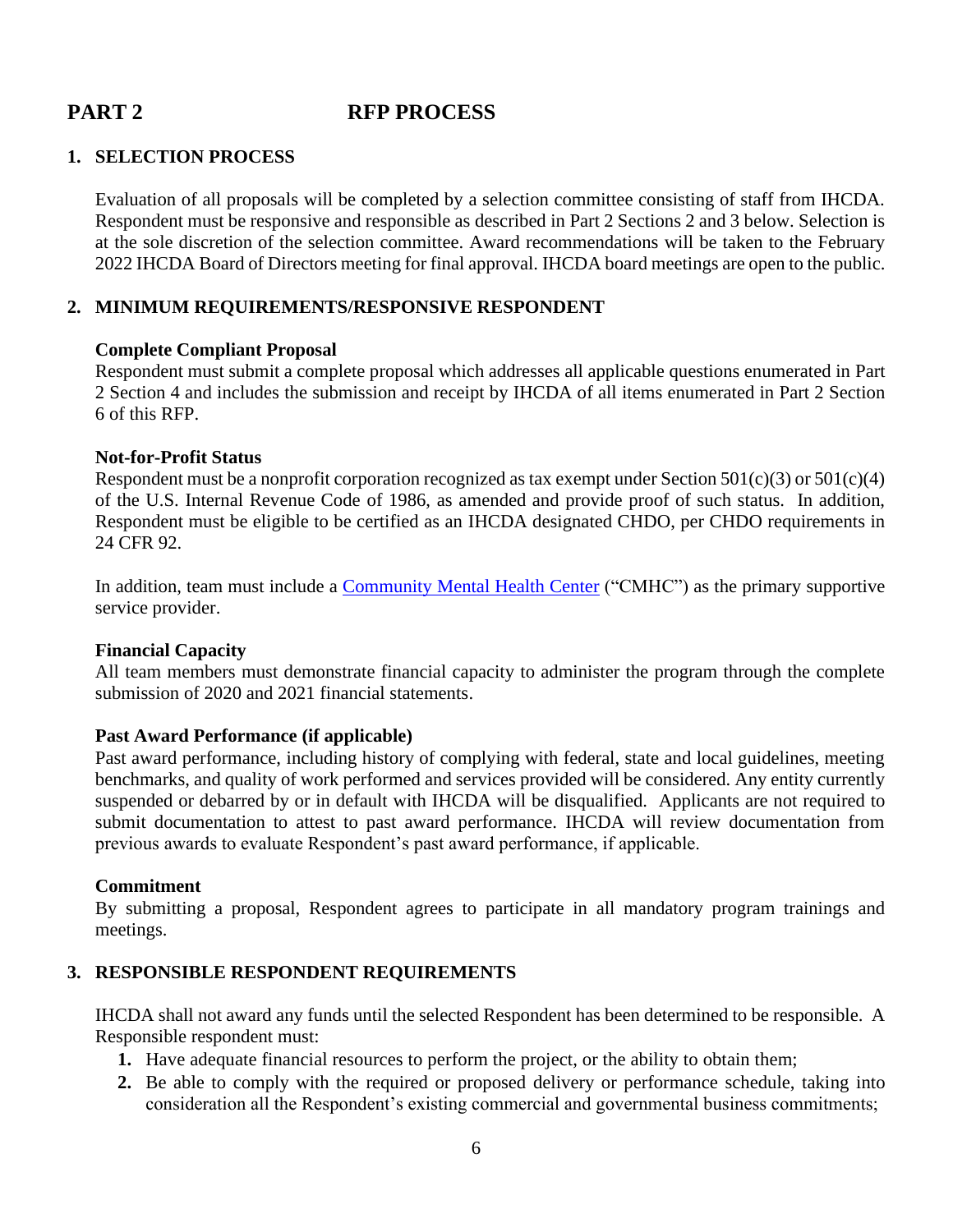- **3.** Have a satisfactory performance record with IHCDA;
- **4.** Have a satisfactory record of integrity and business ethics;
- **5.** Have the necessary organization, experience, accounting and operational controls, and technical skills, or the ability to obtain them;
- **6.** Have supplied all requested information;
- **7.** Be legally qualified to contract in the State of Indiana. If it is an entity described in IC Title 23,it must be registered, and owe no outstanding reports to the Indiana Secretary of State (There is a fee to register with the Secretary of State); and
- **8.** Be otherwise qualified and eligible to receive an award under applicable laws and regulations, including not be suspended or debarred.

If a Respondent is found to be non-responsible, a written determination of non-responsibility shall be prepared and included in the official file for this RFP and the Respondent shall be advised of the reasons for the determination.

## **4. EVALUATION CRITERIA**

Respondent may not submit more than one response to this RFP. However, a service provider partner may be attached to multiple proposed projects.

The following will be IHCDA's primary consideration in the selection process, therefore, Respondent must comply with the following requirements:

- 1. Satisfaction of Threshold Criteria: Respondent must meet each requirement enumerated in Part 2 Section 2 "Minimum Requirements" and Part 2 Section 3 "Responsible Respondent Requirements" and must submit all documentation listed in Part 2 Section 6 "Submission Items" to receive consideration in the selection process.
- 2. Identification of Team Members: Submit an [IHCDA CHDO application](https://www.in.gov/ihcda/developers/community-housing-development-organizations-chdo/) and a narrative (not to exceed 1 page) describing the composition of the development team. Team must consist, at a minimum, of a CHDO, a management company (if the CHDO will not self-manage), and a supportive service provider. Include the following information:
	- a. Explanation of whether the CHDO will act as a CHDO Developer or a CHDO Sponsor, per the definitions set forth in 24 CFR 92.
		- Under the Developer role, the CHDO is required to both manage all aspects of development and own the property through its Period of Affordability.
		- Under the Sponsor role, the CHDO is required to manage all aspects of development but may convey ownership of the project to another nonprofit. The second nonprofit must be financially and legally separated from the CHDO Sponsor. Any proceeds gained from the conveyance are considered CHDO proceeds and may be retained by the CHDO. If the CHDO will be a Sponsor, the narrative must identify the nonprofit that will maintain long-term ownership.
	- b. Identification of management company. If CHDO will self-manage, Respondent must specifically state this information.
	- c. Identification of a supportive service providers. The primary supportive service provider must be a CMHC. Additional service providers may be identified to complement the services provided by the CMHC.
- 3. Experience of Respondent: Submit a narrative (not to exceed 5 pages) describing the relevant experience of the CHDO, management company, and supportive service provider. Respondent must include the following information for each team member: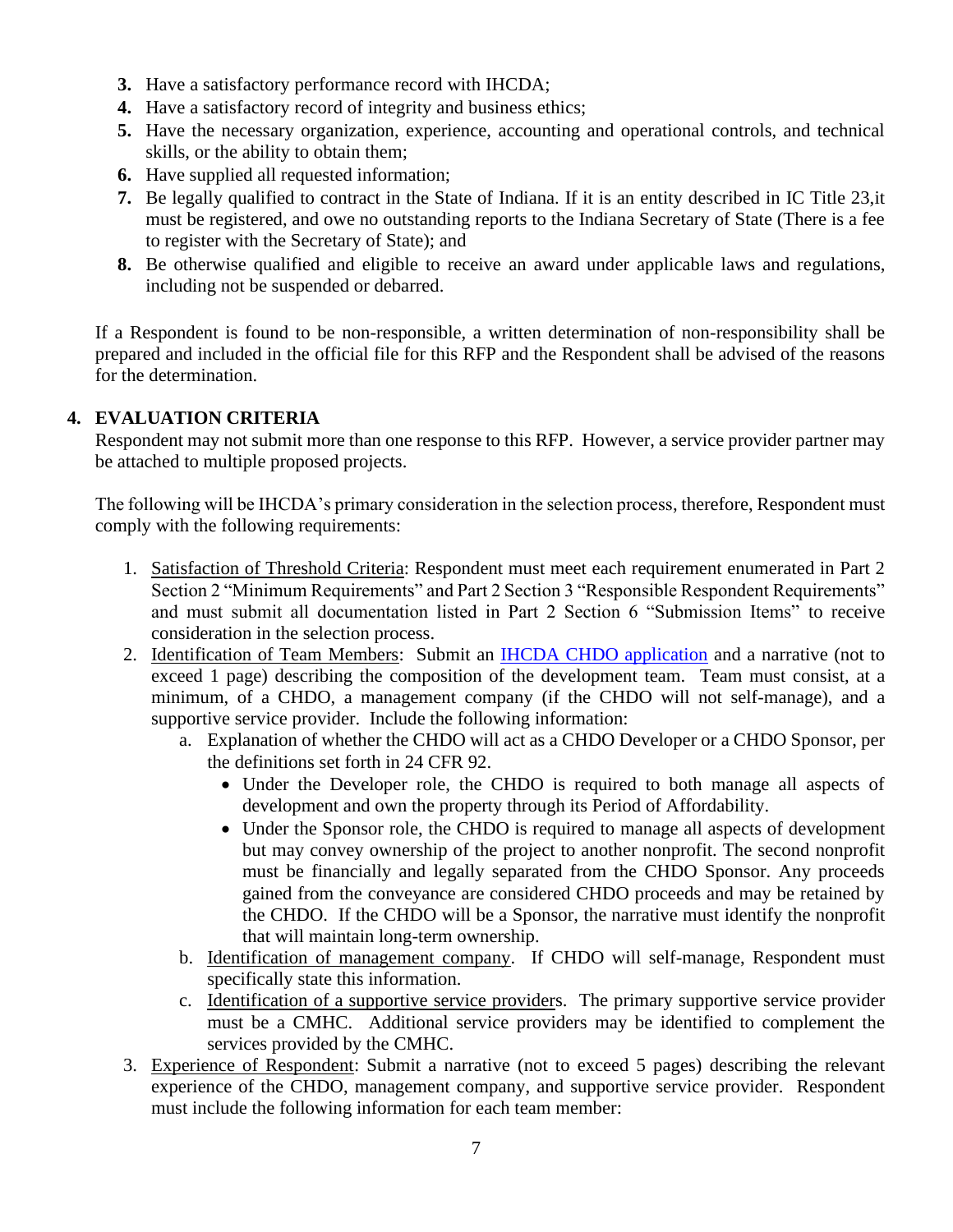- a. Experience administering federal programs, specifically any experience administering a HOME grant for affordable rental housing development
- b. Experience owning and operating affordable housing and, if applicable, permanent supportive housing
- c. Experience serving persons with mental illness and/or substance use disorder
- d. Summary of any previous collaboration, if applicable, between team members
- 4. Program Description: Submit a narrative (not to exceed 7 pages) describing the overall project concept. Respondent must include the following information:
	- a. Proposed project location, number of units, and design. Note: site control, architectural plans, and budgets are not required at this phase. IHCDA anticipates the project concept will change during the training and technical assistance series.
	- b. Scope of supportive services to be provided by the CMHC and other service providers, including a proposed plan on which services will be offered onsite to residents. Include a proposed staffing model for supportive services.
	- c. Plan to solicit feedback from persons with mental illness and substance use disorders and to incorporate feedback to make program improvements.
	- d. Describe how your tenant selection and supportive service delivery will support diversity, inclusion, and equity to ensure that housing stability services are being provided equitably to persons of color, persons with disabilities, etc.
	- e. Sample metrics to be used to measure program outcomes.
	- f. Proposed program implementation timeline.
- 5. Problem Statement/Unmet Need: Submit a narrative (not to exceed 5 pages) describing the unmet need in the community. Respondent should provide relevant data which may include data about available housing, housing concerns, demographic or economics factors, and data about mental illness and substance use disorders in the community. Respondent should define the extent to which the unmet need impacts the community and how current resources do not address the unmet need.
- 6. Key Staff: For each team member (CHDO, management company, and supportive service provider), identify key staff who will implement the program.
	- a. For each person identified, provide a current resume and a brief narrative (no more than 1 page each) describing why this person was selected and their anticipated role in the program.
	- b. Provide a current organizational chart for each organization.

# **5. SCORING CRITERIA**

Proposals will be scored according to the point system described in this section. Up to 100 points is available to all respondents. Proposals which fail the minimum threshold criteria will not be scored.

### Minimum Threshold Criteria:

- Complete compliant proposal addressing all items listed in Part 2 Sections  $2 \& 3$  and all documents listed in Part 2 Section 6
- Not-for-Profit Status  $501(c)(3)$  designation for the CHDO
- Team must include a CMHC as the primary supportive services provider
- Financial capacity to administer the program, including the provision of required financial documentation
- Past award performance with IHCDA- not on IHCDA's suspension or debarment list or in default

Scoring Criteria: The following criteria are further defined in Part 2 Section 4 above.

1. Identification of Team Members and Key Staff (10 points)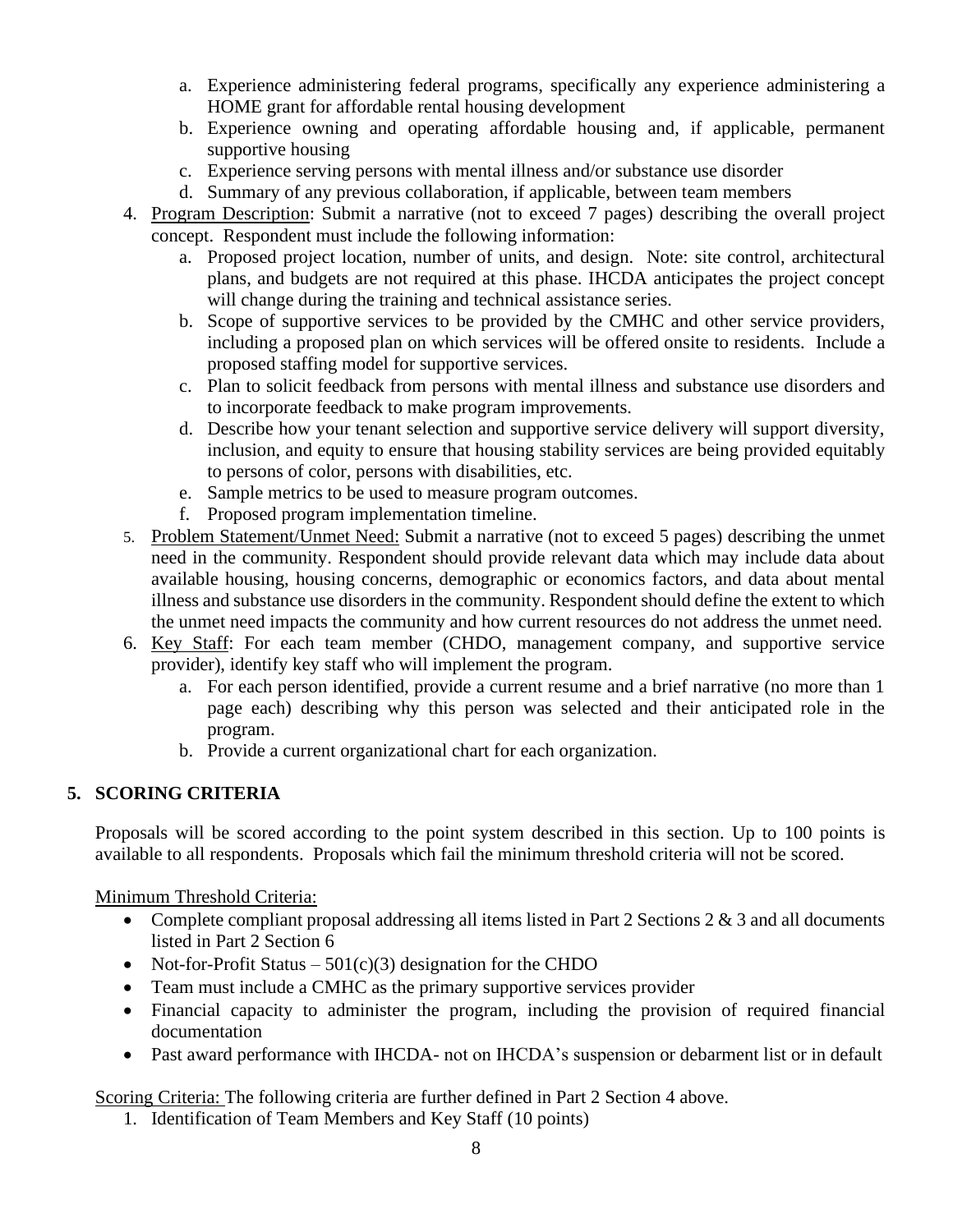- 2. Experience of Respondent (30 points)
- 3. Program Description (30 points)
- 4. Problem Statement/Unmet Need (30 points)

# **6. RFP SUBMISSION ITEMS**

Respondent must submit documentation in response to the requirements listed in each category heading summarized below. Each of these requirements are described more fully in **Part 2 Sections 2, 4, and 5 of this RFP**. Therefore, Respondent must review Sections 2, 4, and 5 of Part 2 of this RFP carefully before submitting its response. The Respondent must also submit the Proposal Coversheet and the Certification of Company using the templates located at the end of this RFP Document.

Checklist of Submission Requirements

- 1. Proposal Coversheet. Qualifications Coversheet (required template included at end of this RFP packet).
- 2. Certification of Respondent. Certification of Respondent (required template included ate end of this RFP packet.
- 3. Not for Profit Status. Verification of 501(c)(3) status for CHDO partner
- 4. Financial Capacity. 2020 and 2021 financials for CHDO, management company, and CMHC.
- 5. [IHCDA CHDO Application](https://www.in.gov/ihcda/developers/community-housing-development-organizations-chdo/)
- 6. Narratives addressing all applicable questions for the following sections, as defined in Part 2 Section 4 of this RFP:
	- o Team Member Narrative (not to exceed 1 page)
	- o Experience Narrative (not to exceed 5 pages)
	- o Program Description Narrative (not to exceed 7 pages)
	- o Problem Statement Narrative (not to exceed 5 pages)
- 7. Key Staff. Identification of key program staff, resumes, narratives, and organizational chart.

# **7. FORMAT FOR SUBMISSION, MAILING INSTRUCTIONS, AND DUE DATE**

Responses must be submitted via email. All documents must be in PDF format.

Peter Nelson HOME and HTF Manager Indiana Housing and Community Development Authority [pnelson@ihcda.in.gov](mailto:pnelson@ihcda.in.gov)

**The deadline for submission is January 31, 2022, at 5:00 PM Eastern Time.** Applications that do not contain all required forms/documents as listed in this RFP may be determined ineligible for further consideration.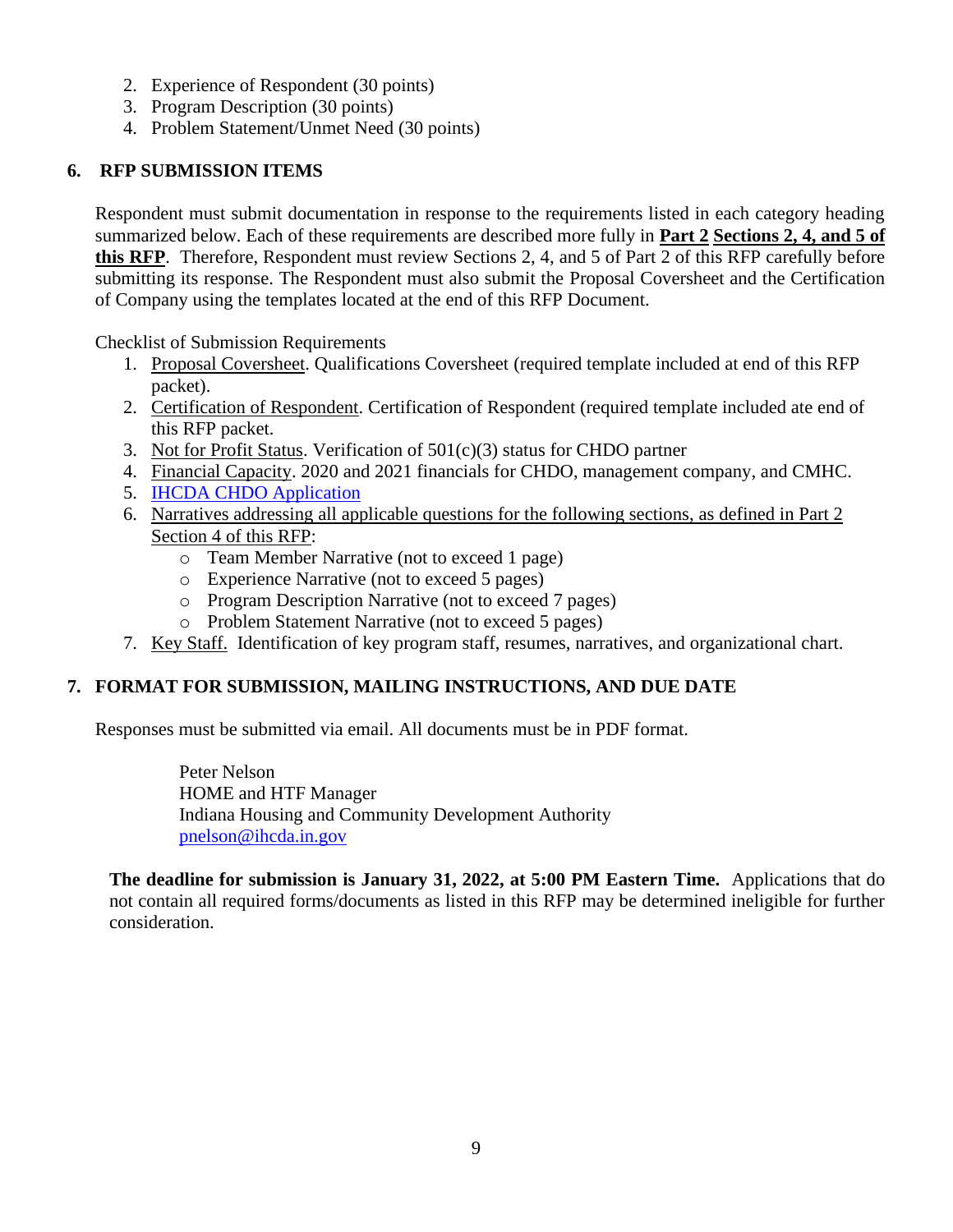# **PART 3 TERMS AND CONDITIONS**

# **1. STATE POLICIES**

- A. **ETHICAL COMPLIANCE:** By submitting a proposal, the respondent certifies that it shall abide by all ethical requirements that apply to persons who have a business relationship with the State, as set forth in Indiana Code § 4-2-6 et seq., Ind. Code § 4-2-7, et seq., the regulations promulgated thereunder, and Executive Order 04-08, dated April 27, 2004. Respondent will be required to attend online ethics training conducted by the State of Indiana.
- B. **PAYMENTS:** Any payments for services under any contract awarded pursuant to this RFP shall be paid by IHCDA in arrears in conformance with State fiscal policies and procedures and, as required by IC §4-13- 2-14.8, the direct deposit by electronic funds transfer to the financial institution designated by the successful Respondent in writing unless a specific waiver has been obtained from the IHCDA Controller. No payments will be made in advance of receipt of the goods or services that are the subject of any contract except as permitted by IC §4-13-2-20.
- C. **EMPLOYMENT ELIGIBILITY VERIFICATION.** The Respondent cannot knowingly employ an unauthorized alien. The Respondent shall require its contractors who perform work for the Respondent pursuant to the project must certify to the Respondent that the contractor does not knowingly employ or contract with an unauthorized alien.
- D. **CONFIDENTIALITY OF STATE INFORMATION**. The Respondent understands and agrees that data, materials, and information disclosed to the Respondent may contain confidential and protected information. The Respondent covenants that data, material, and information gathered, based upon or disclosed to the Respondent for the purpose of this project will not be disclosed to or discussed with third parties without the prior written consent of the IHCDA. In addition to the covenant made above in this section and pursuant to 10 IAC 5-3-1(4), the Respondent and IHCDA agree to comply with the provisions of IC §4-1- 10 and IC §4-1-11. If any Social Security number(s) is/are disclosed by Respondent, Respondent agrees to pay the cost of the notice of disclosure of a breach of the security of the system in addition to any other claims and expenses for which it is liable under the terms of this contract.
- E. **ACCESS TO PUBLIC RECORDS:** Respondents are advised that materials contained in proposals are subject to the Access to Public Records Act ("APRA"), IC 5-14-3 et. seq., and the entire response may be viewed and copied by any member of the public. Respondents claiming a statutory exemption to disclosure under APRA must place all confidential documents (including the requisite number of copies) in a sealed envelope marked "Confidential". Respondents should be aware that if a public records request is made under APRA, IHCDA will make an independent determination of confidentiality, and may seek the opinion of the Indiana Public Access Counselor. Prices are not considered confidential information. The following information shall be subject to public inspection after the contract award:
	- **A.** The RFP.
	- **B.** A list of all vendors who received the RFP.
	- **C.** The name and address of each Respondent.
	- **D.** The amount of each offer.
	- **E.** A record showing the following:
		- a. The name of the successful Respondent.
		- b. The dollar amount of the offer.
		- c. The basis on which the award was made.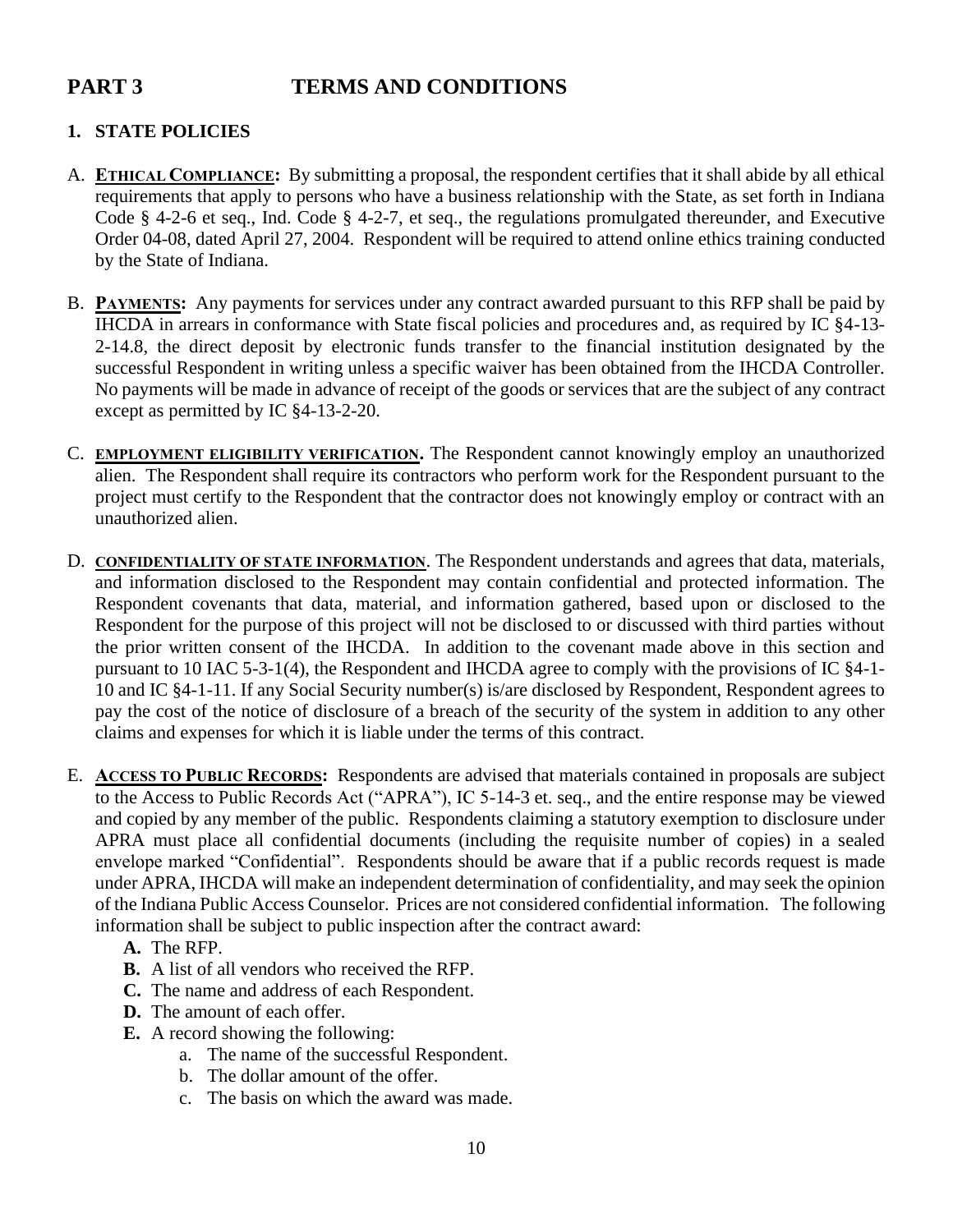- **F.** The entire contents of the contract file except for proprietary information that may have been included with an offer, such as:
	- a. trade secrets;
	- b. manufacturing processes;
	- c. financial information not otherwise publicly available; or
	- d. other data that does not bear on the competitive goals of public procurement that was not required by the terms of the RFP itself to be made available for public inspection
- F. **TAXES, FEES AND PENALTIES:** By submitting a proposal respondent certifies that neither it nor its principal(s) is presently in arrears in payment of its taxes, permit fees or other statutory, regulatory or judicially required payments to the State of Indiana or the United States Treasury. Respondent further warrants that it has no current, pending or outstanding criminal, civil, or enforcement actions initiated by either the State or Federal Government pending against it, and agrees that it will immediately notify IHCDA of any such actions.
- G. **CONFLICT OF INTEREST:** Respondent must disclose any existing or potential conflict of interest relative to the performance of the services resulting from this RFP, including any relationship that might be perceived or represented as a conflict. By submitting a proposal in response to this RFP, respondent affirms that it has not given, nor intends to give at any time hereafter, any economic opportunity, future employment, gift, loan, gratuity, special discount, trip, favor, or service to a public servant or any employee or representative of same, in connection with this procurement. Any attempt to intentionally or unintentionally conceal or obfuscate a conflict of interest will automatically result in the disqualification of the respondent's proposal or immediate termination of an awardee's contract. An award will not be made where an actual conflict of interest exists. IHCDA will determine whether a conflict of interest exists and whether an apparent conflict of interest may reflect negatively on IHCDA, should IHCDA select respondent. Further, IHCDA reserves the right to disqualify any respondent on the grounds of actual or apparent conflict of interest.
- H. **APPEALS/PROTEST:** Respondent may appeal/protest the award of this contract based on alleged violations of the selection process that resulted in discrimination or unfair consideration. The appeal/protest must include the stated reasons for the Respondent's objection to the funding decision, which reasons must be based solely upon evidence supporting one (1) of the following circumstances:
	- a. Clear and substantial error or misstated facts which were relied on in making the decision being challenged;
	- b. Unfair competition or conflict of interest in the decision-making process;
	- c. An illegal, unethical or improper act; or
	- d. Other legal basis that may substantially alter the decision.

The appeal/protest must be received within ten (10) business days after the Respondent receives notice of the contract award, or the appeal/protest will not be considered. All protests shall be in writing, submitted to the Compliance Officer, who shall issue a written decision on the matter. The Compliance Officer may, at his/her discretion, suspend the procurement pending resolution of the protest if the facts presented so warrant. The Respondent will receive written acknowledgement of receipt of the appeal/protest within five (5) business days of its receipt, noting the day the appeal/protest was received. Any appeal/protest regarding the funding decision made by IHCDA will be examined and acted upon by the Compliance Officer within thirty (30) days of its receipt.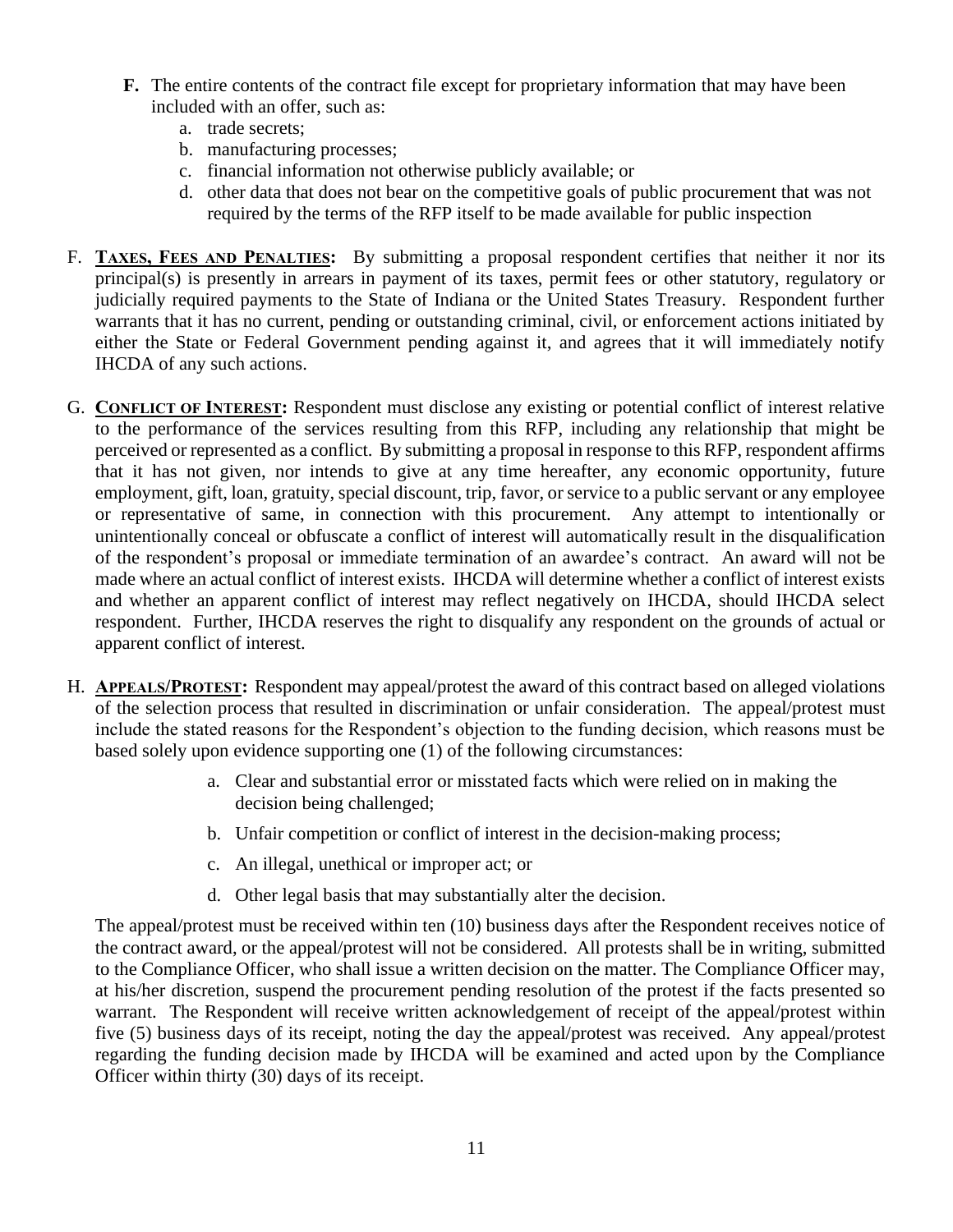## **2. FEDERAL REQUIREMENTS**

Respondent understands that it must comply with the federal requirements described in the RFP and listed below and must have knowledge of the HOME requirements related to CHDOs and Rental housing, including but not limited to the requirements listed below:

- a. Equal Employment Opportunity. Except as otherwise provided under 41 CFR Part 60, all contracts that meet the definition of "federally assisted construction contract" in 41 CFR Part 60-1.3 must include the equal opportunity clause provided under 41 CFR 60-1.4(b), in accordance with Executive Order 11246, "Equal Employment Opportunity" (30 FR 12319, 12935, 3 CFR Part, 1964-1965 Comp., p. 339), as amended by Executive Order 11375, "Amending Executive Order 11246 Relating to Equal Employment Opportunity," and implementing regulations at 41 CFR part 60, "Office of Federal Contract Compliance Programs, Equal Employment Opportunity, Department of Labor."
- b. Clean Air Act (42 U.S.C. 7401-7671q.) and the Federal Water Pollution Control Act (33 U.S.C. 1251-1387), as amended—Contracts and subgrants of amounts in excess of \$150,000 must contain a provision that requires the non-Federal award to agree to comply with all applicable standards, orders or regulations issued pursuant to the Clean Air Act (42 U.S.C. 7401-7671q) and the Federal Water Pollution Control Act as amended (33 U.S.C. 1251-1387). Violations must be reported to the Federal awarding agency and the Regional Office of the Environmental Protection Agency (EPA).
- c. Debarment and Suspension (Executive Orders 12549 and 12689)—A contract award (see 2 CFR 180.220) must not be made to parties listed on the government-wide exclusions in the System for Award Management (SAM), in accordance with the OMB guidelines at 2 CFR 180 that implement Executive Orders 12549 (3 CFR part 1986 Comp., p. 189) and 12689 (3 CFR part 1989 Comp., p. 235), "Debarment and Suspension." SAM Exclusions contains the names of parties debarred, suspended, or otherwise excluded by agencies, as well as parties declared ineligible under statutory or regulatory authority other than Executive Order 12549.
- d. Byrd Anti-Lobbying Amendment (31 U.S.C. 1352)—Respondents that apply or bid for an award exceeding \$100,000 must file the required certification. Each tier certifies to the tier above that it will not and has not used Federal appropriated funds to pay any person or organization for influencing or attempting to influence an officer or employee of any agency, a member of Congress, officer or employee of Congress, or an employee of a member of Congress in connection with obtaining any Federal contract, grant or any other award covered by 31 U.S.C. 1352. Each tier must also disclose any lobbying with non-Federal funds that takes place in connection with obtaining any Federal award. Such disclosures are forwarded from tier to tier up to the non-Federal award.
- e. 24 CFR 92, HOME Investment Partnerships Act.
- f. EO 13166, signed on August 11, 2000, directs all federal agencies, including the Department of Housing and Urban Development (HUD), to work to ensure that programs receiving federal financial assistance provide meaningful access to Limited English Proficient ("LEP") persons.
- g. The Violence Against Women Act (VAWA) requirements as modified by 24 CFR 92.359 (b) and (c).
- h. The Lead-Based Paint Poisoning Prevention Act (42 U.S.C. 4821–4846), the Residential Lead-Based Paint Hazard Reduction Act of 1992 (42 U.S.C. 4851–4856), and implementing regulations at 24 CFR part 35 subparts A, B, J, K, M and R.
- i. 31 U.S.C. 1352, Byrd Anti-Lobbying Amendment.
- j. Applicable Portions of 2 CFR 200, Uniform Administrative Requirements, Cost Principle and Audit Requirements for Federal Awards, which includes but is not limited to the following requirements:
	- i. 2 CFR 200.501, Audit requirements.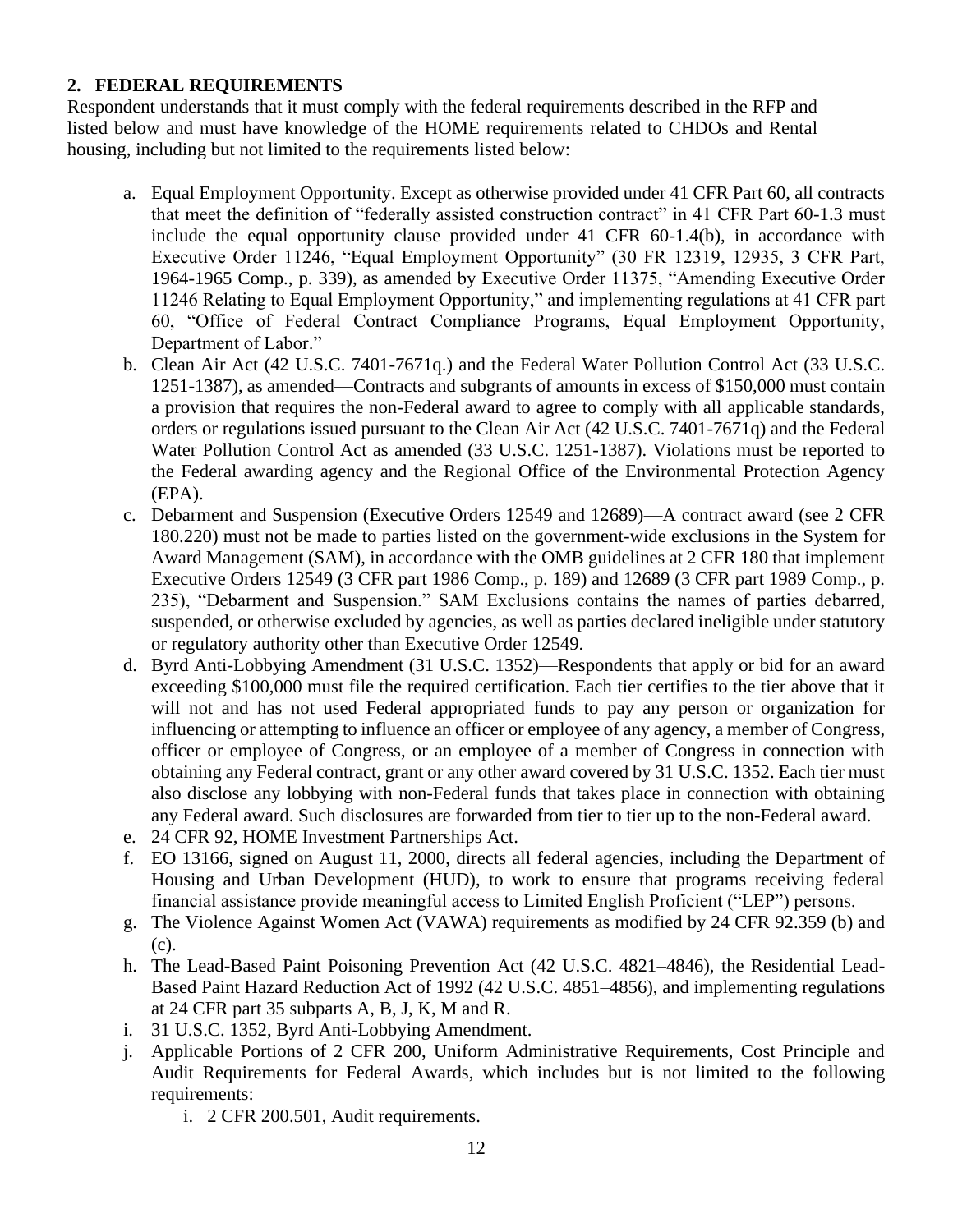- ii. 2 CFR 200.113, Mandatory Disclosures.
- iii. 2 CFR, 200.62, Internal Controls.
- iv. 2 CFR, 200.318, General Procurement Standards and Conflict of Interests.
- v. Federal Funding Accountability and Transparency Act of 2006 or Transparency Act— Public Law 109-282, as amended by section 6202(a) of Public Law 110-252 (31 U.S.C. 6101), which includes requirements on executive compensation, and also requirements implementing the Act for the non-Federal entity at 2 CFR part 25 Financial Assistance Use of Universal Identifier and System for Award Management and 2 CFR part 170 Reporting Sub-award and Executive Compensation Information.
- vi. 2 CFR 200.326, Bonding Requirements
- k. 24 CFR 92.351, Affirmative Fair Housing Marketing Plan for rental projects containing five (5) or more HOME-assisted housing units.
- l. 24 CFR 92.219 and 24 CFR 92.220, Matching Contributions.
- m. 24 CFR 92.206 (d)(5), Rent-Up Reserve.
- n. 24 CFR 92.356(f), Conflict of Interest.
- o. 24 CFR 92.251, Property Standards.
- p. 24 CFR 92.252, Affordability Period Requirements.
- q. The Davis-Bacon Act requires that workers on certain Federally assisted developments receive no less than the prevailing wages being paid for similar work. Prevailing wages are computed by the U.S. Department of Labor and are issued in the form of a Federal wage decision for each classification of work. The Davis-Bacon Act will apply to awards for the following types of projects: (1) rehabilitation or new construction of a residential property containing twelve (12) or more HOME-assisted units; and (2) affordable housing containing twelve (12) or more units assisted with HOME Funds regardless of whether HOME Funds are used for construction or nonconstruction activities. Such property may be one (1) building or multiple buildings owned and operated as a single development. Any such contract or award must also be subject to the overtime provisions, as applicable, of the Contract Work Hours and Safety Standards Act (40 U.S.C. 3701).
- r. 24 CFR 92.300(a)(2), Use of CHDO proceeds.
- s. 24 CFR 92.503(b),Requirements related to recaptured funds.
- t. 24 CFR 252(f)(2) and (f)(3), Rent limits and occupancy levels, changes in rent.
- u. 24 CFR 92.2, Definition of CHDO
- v. 24 CFR 5.609 and 24 CFR 5.611(a), Income calculations.
- w. 24 CFR 92.253 (a) and (b),Lease and Prohibited Lease Provisions
- x. 24 CFR 300, CHDO requirements
- y. 24 CFR 353, 92.353 Displacement, relocation, and acquisition.

# **3. RFP TERMS AND CONDITIONS**

This request is issued subject to the following terms and conditions:

- A. This RFP is a request for the submission of qualifications but is not itself an offer and shall under no circumstances be construed as an offer.
- B. IHCDA expressly reserves the right to modify or withdraw this request at any time, whether before or after any qualifications have been submitted or received.
- C. IHCDA reserves the right to reject and not consider any or all respondents that do not meet the requirements of this RFP, including but not limited to: incomplete qualifications and/or qualifications offering alternate or non-requested services.
- D. IHCDA reserves the right to reject any or all respondents, to waive any informality in the RFP process, or to terminate the RFP process at any time, if deemed to be in its best interest.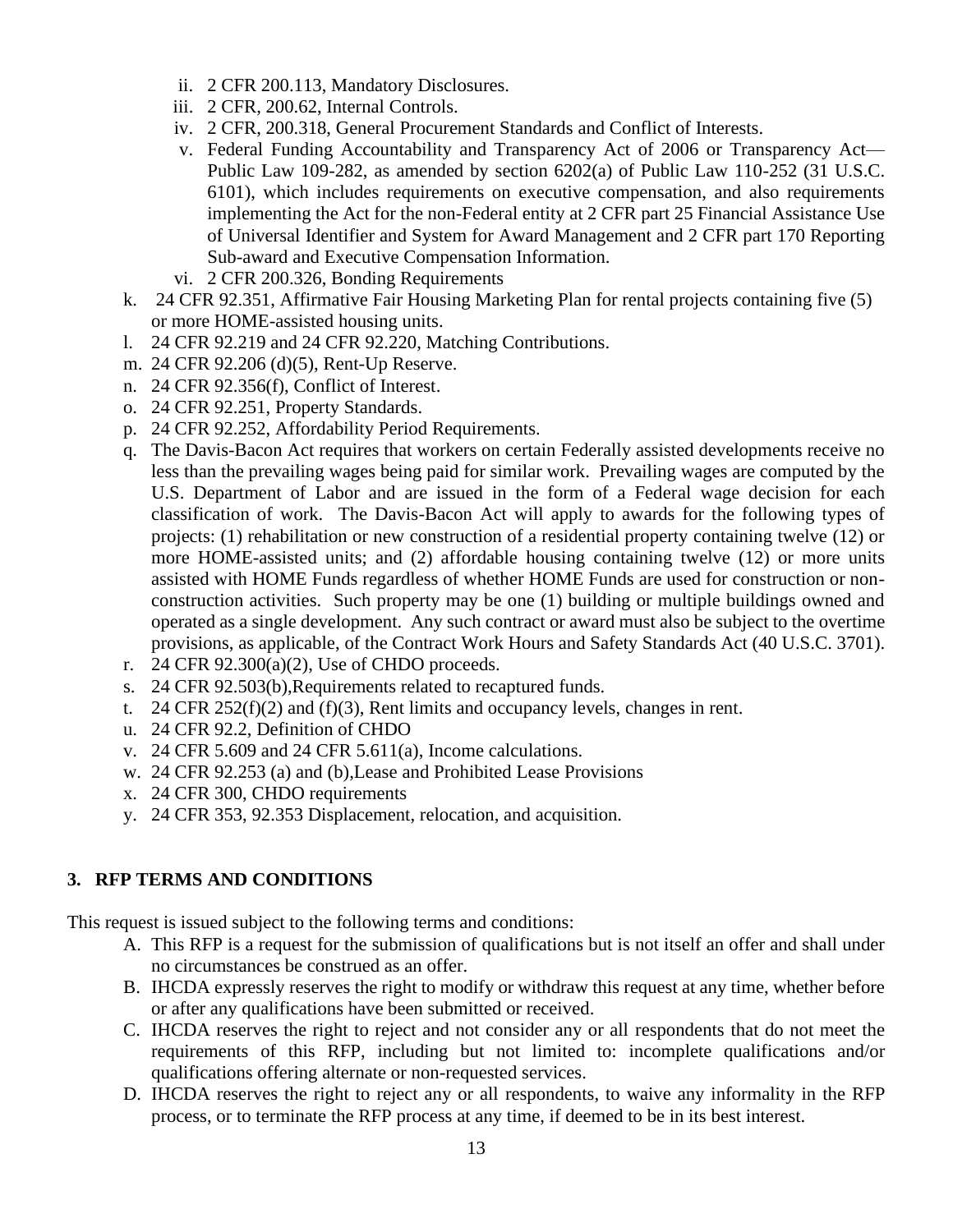- E. In the event the party selected does not enter into the required agreement to carry out the purposes described in this request, IHCDA may, in addition to any other rights or remedies available at law or in equity, commence negotiations with another person or entity.
- F. In no event shall any obligations of any kind be enforceable against IHCDA unless and until a written agreement is entered into.
- G. The Respondent agrees to bear all costs and expenses of its response and there shall be no reimbursement for any costs and expenses relating to the preparation of responses of qualifications submitted hereunder or for any costs or expenses incurred during negotiations.
- H. By submitting a response to this request, the Respondent waives all rights to protest or seek any remedies whatsoever regarding any aspect of this request, the selection of another respondent or respondents with whom to negotiate, the rejection of any or all offers to negotiate, or a decision to terminate negotiations.
- I. IHCDA reserves the right not to award a contract pursuant to the RFP.
- J. All items become the property of IHCDA upon submission and will not be returned to the Respondent.
- K. IHCDA reserves the right to split the award between multiple applicants and make the award on a category by category basis and/or remove categories from the award.
- L. The Respondent certifies that neither it nor its principals, contractors, or agents are presently debarred, suspended, proposed for debarment, declared ineligible, or voluntarily excluded from utilizing federal funds by any federal or state department or agency.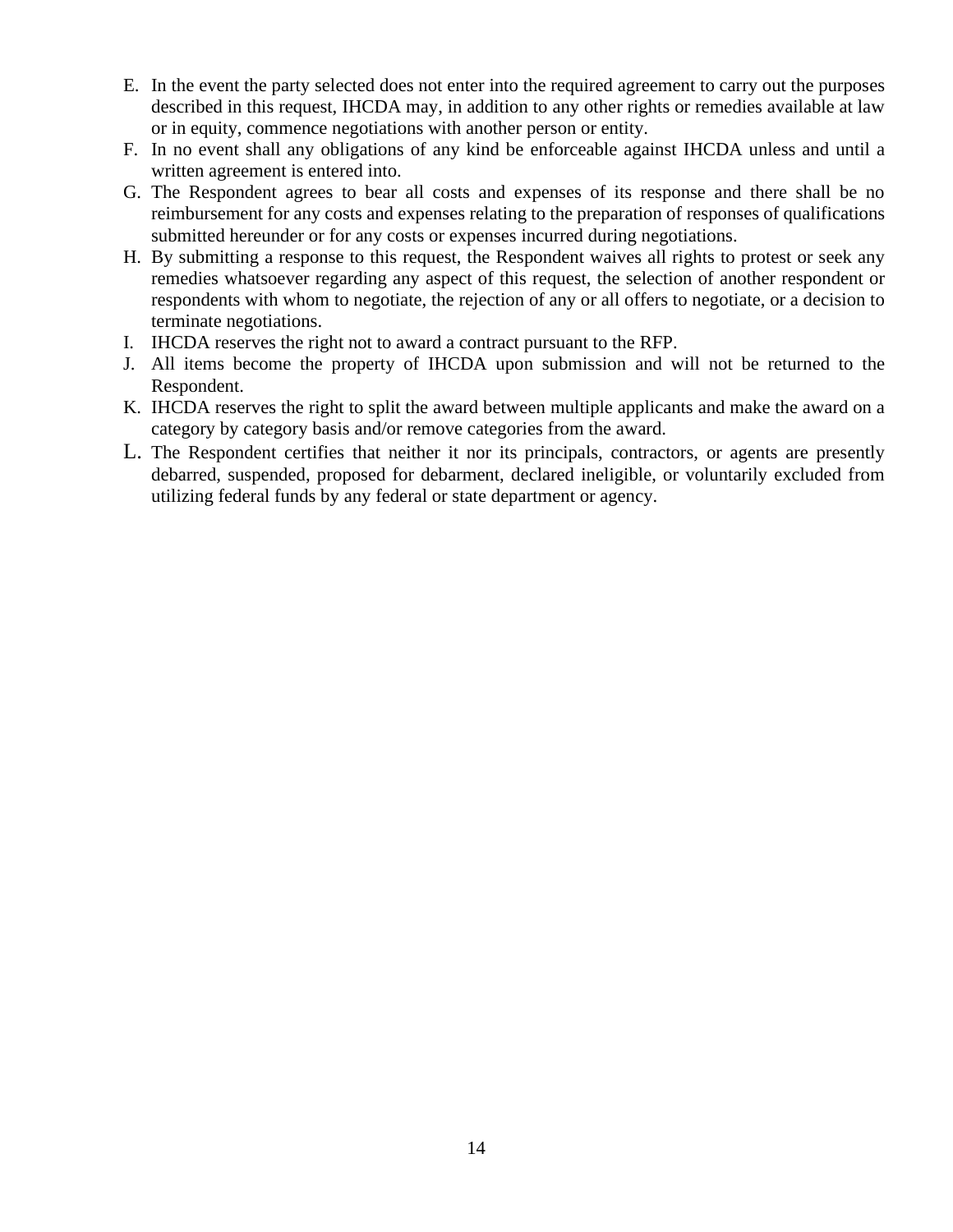## PROPOSAL COVERSHEET

| Contact Title:                                                                                                                                                                                                                 |
|--------------------------------------------------------------------------------------------------------------------------------------------------------------------------------------------------------------------------------|
|                                                                                                                                                                                                                                |
|                                                                                                                                                                                                                                |
| Contract Signatory Authority Name: 1986. [19] Mannese Management Authority Name: 1986. [19] Mannese Management Authority Name: 1986. [19] Mannese Management Authority Name: 1986. [19] Mannese Mannese Mannese Mannese Mannes |
|                                                                                                                                                                                                                                |
|                                                                                                                                                                                                                                |